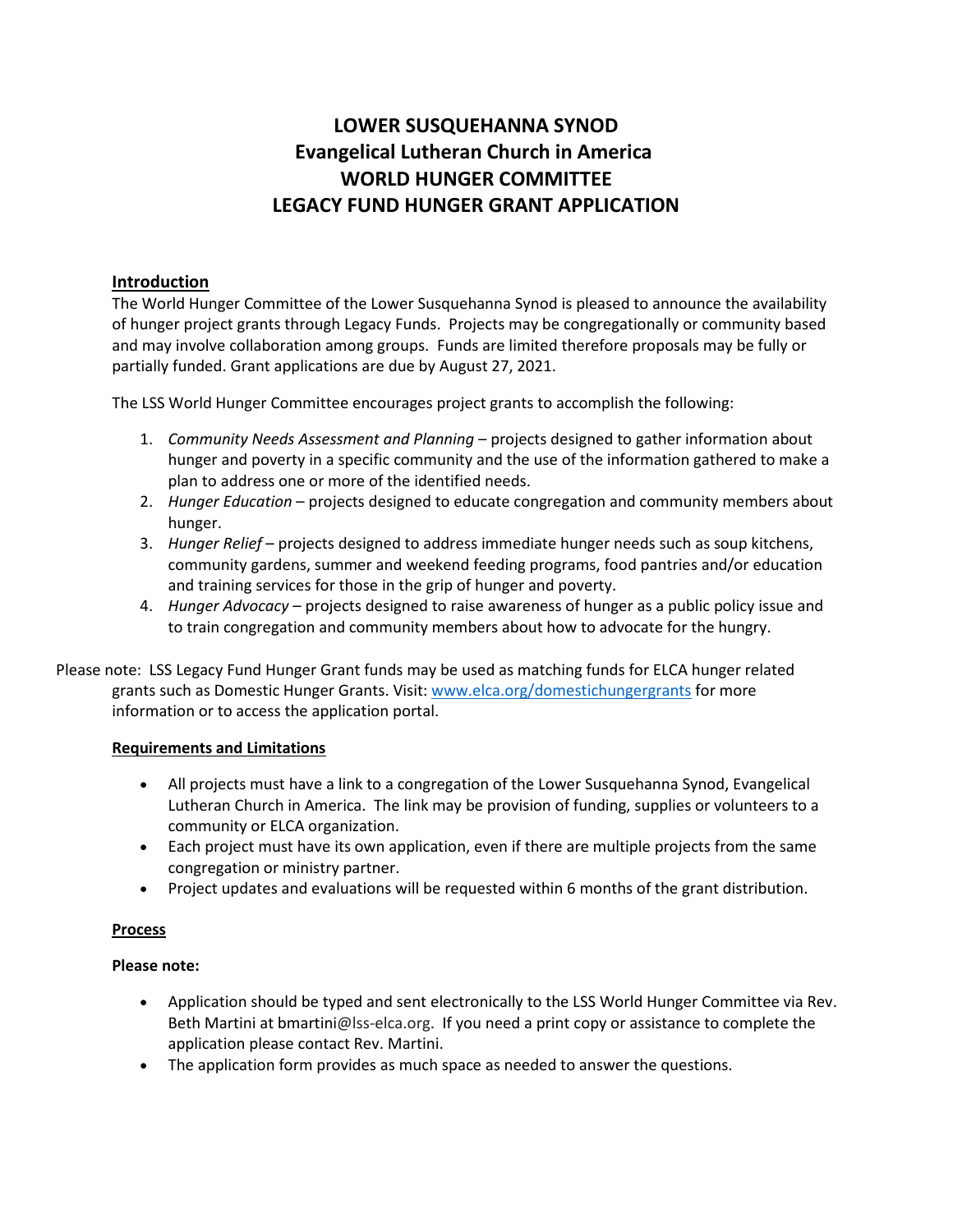## **LSS LEGACY FUND HUNGER GRANT APPLICATION**

Congregation/Organization Name:

Location:

Person completing this form:

Phone number for this person:

E-mail for this person:

## **Needs Assessment**

**1. What is your project and what problem does it work towards solving in your community?** 

#### **SCOPE OF WORK**

**2. Is this a new or existing project? If new, what led to its development?** 

## **3. For existing projects, how is the project currently funded?** (for new projects, leave blank)

**4. What partners are you collaborating with?** *For example … Food Pantry, School District, Giant Grocery, LSS World Hunger Committee, St Matthew Hanover, local food policy council, etc.*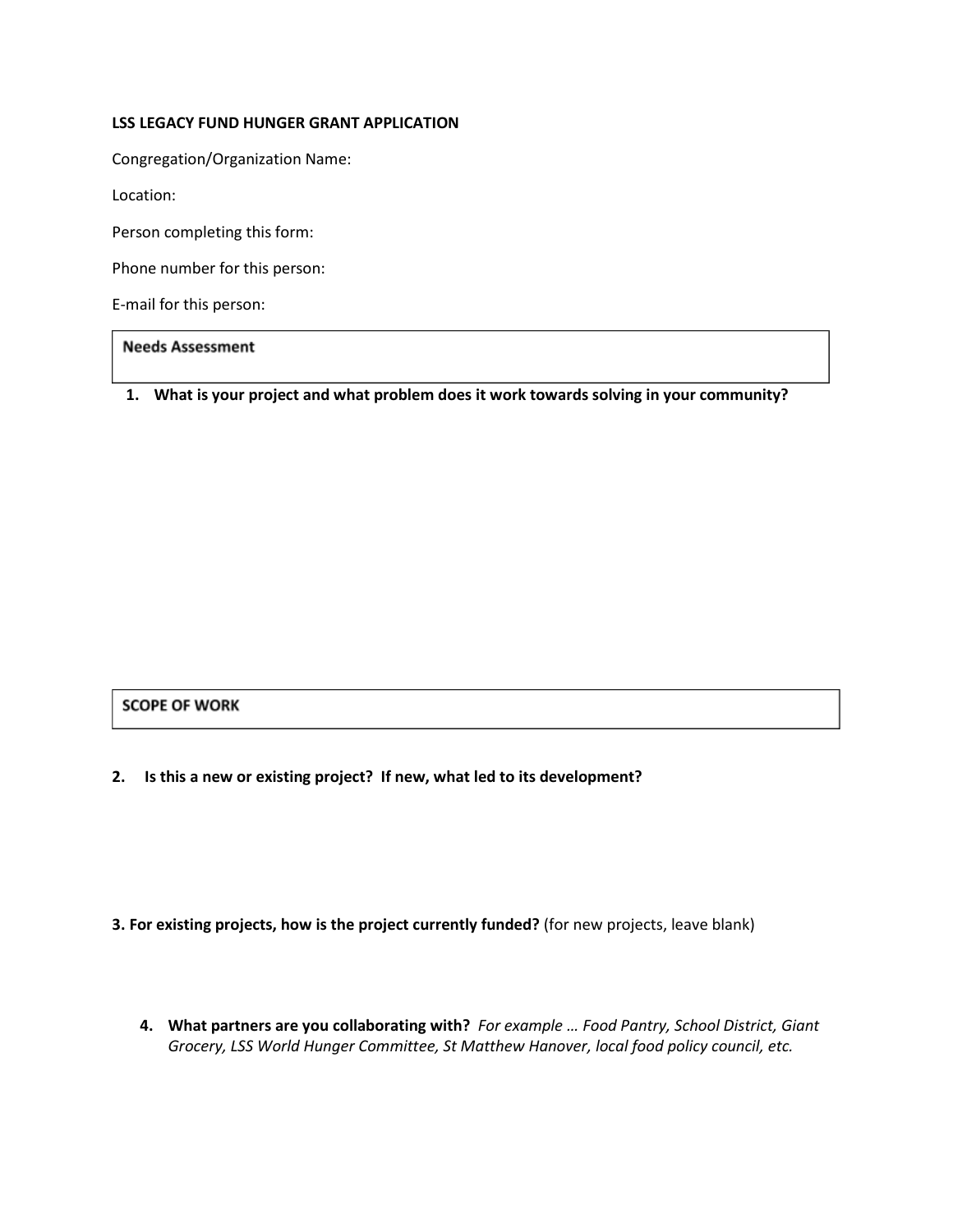**5. How are you using caution to not further the spread of Covid-19 in this project?** 

**6. What will it look like for this project to be successful?** 

**7. Who provides leadership for the project?** *Please provide at least 2 names and contact information for project leaders.* 

# **BUDGET**

**Amount of funding requested from LSS Legacy Fund Grant: \_\_\_\_\_\_\_\_\_\_\_\_\_\_\_\_\_\_\_\_\_\_\_\_\_\_**

**How will these funds be used?**

SIGNATURES OF AUTHORIZED REPRESENTATIVES